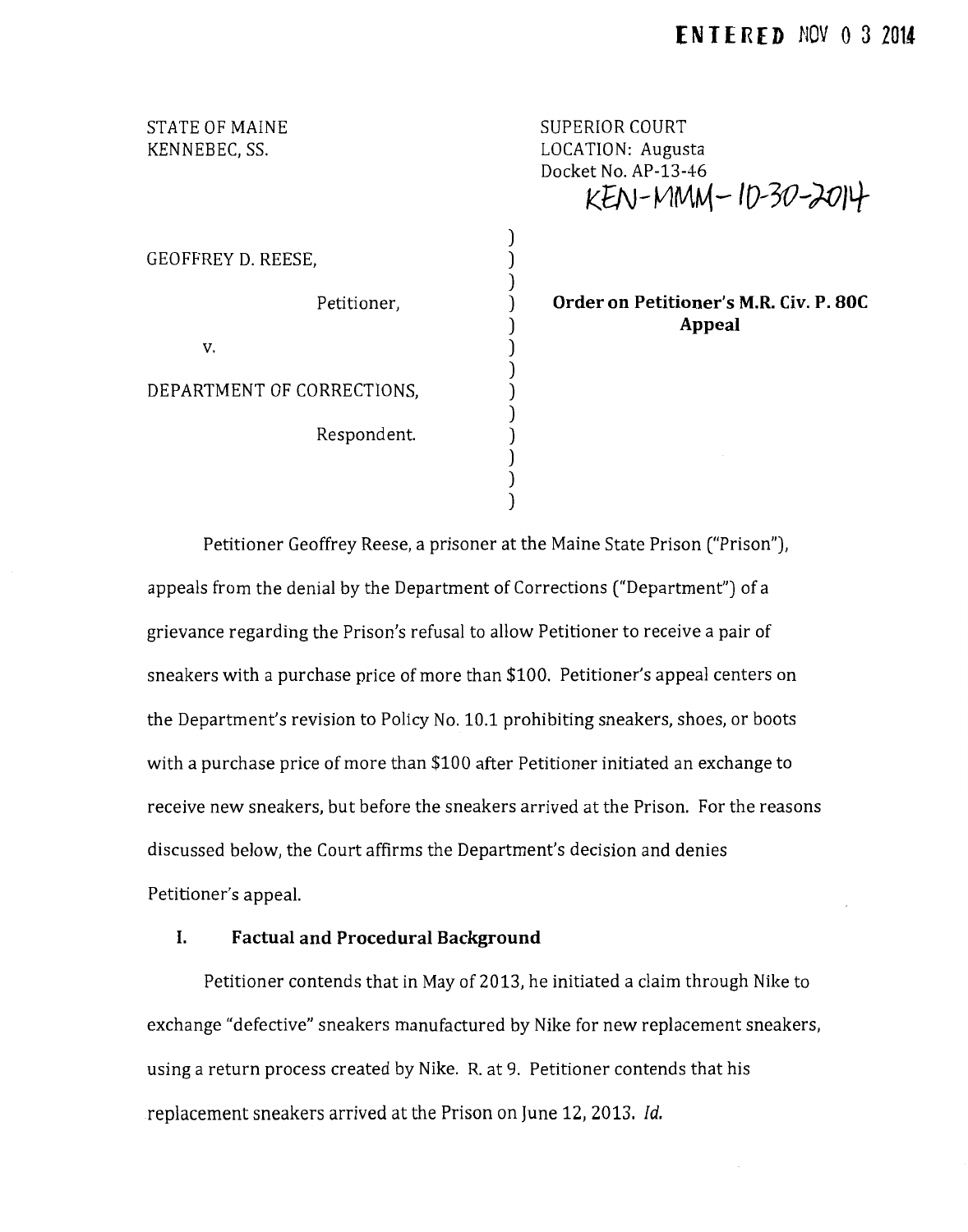On June 10, 2013, the Department Commissioner approved a revision to Policy Number 10.1 entitled "Prisoner Allowable Property." The Policy provided, in pertinent part, that the "maximum allowable amount for replacement / reimbursement for a single item is *\$100.00"* and that the "[p ]urchase price" of sneakers, shoes, and boots "may not exceed *\$100."* Me. Dep't of Carr., Policy No. 10.1, § F(2); Attachment A to Policy No. 10.1, the Allowable Property List. The Policy also provides that a "property item considered non-allowable or contraband shall be confiscated immediately and handled as set out in Procedure F." Policy No. 10.1 §A. 21. Property is considered non-allowable property or contraband if it does not meet the description of an item on the Allowable Property List. *!d.* at§ A(19)(a). Procedure F provides, in pertinent part, that "non-allowable personal property that is not contraband must be disposed of by the prisoner within thirty (30) days of when the prisoner is notified that it is not allowable." *!d.* at§ F(7).

In his grievance, Petitioner contends he faced "discriminatory scrutiny" that resulted in the Prison denying his reception of the sneakers even though there was no written policy or stipulation regarding the value of sneakers at the time he initiated his claim for replacement sneakers. See R. at  $9.1$  The version of Policy No. 10.1 in effect at the time Petitioner initiated his claim for new sneakers from Nike in May of 2013 did not contain a value limitation on sneakers. See Former Policy No. 10.1 (revised Jan. 22, 2010).

<sup>&</sup>lt;sup>1</sup> In his grievance claim, Petitioner simultaneously contends that his sneakers arrived on June 12, 2013 and that they arrived before the revisions to Policy 10.1 went into effect on June 10, 2013. Petitioner's subsequent briefing clarifies that his sneakers arrived on June 12, 2013. Pet.'s Reply Brief, 4.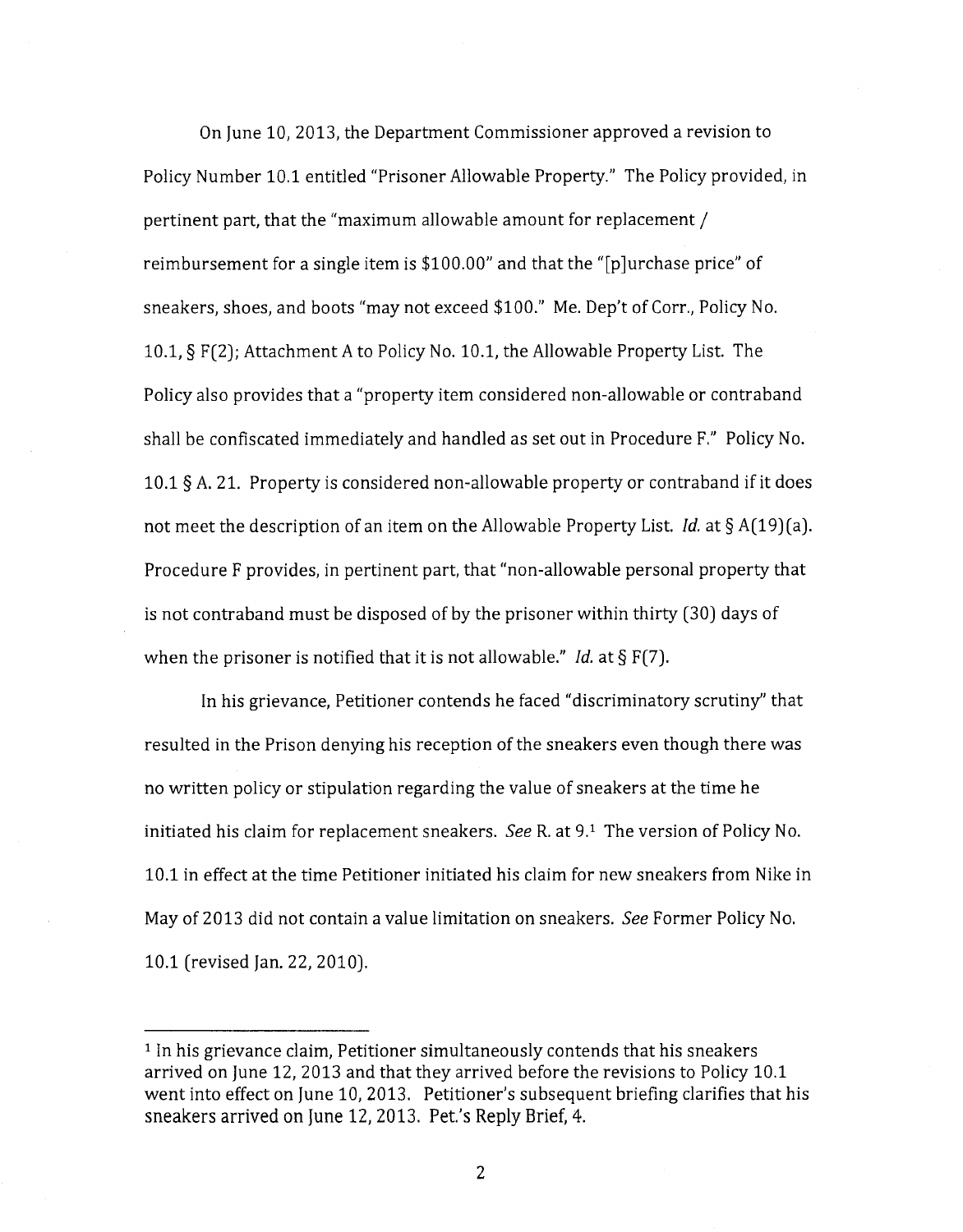Petitioner brought his grievance to the Prison's property department for an attempt at informal resolution. R. at 7; *see* Me. Dep't of Carr., Policy No. 29.01 § B (requiring attempt at informal resolution prior to filing formal grievance). The informal grievance review officer noted that Petitioner had used additional money from a third party to upgrade the new sneakers received during the exchange to a value exceeding \$100. *!d.* He also noted that Petitioner had been given the option to return the sneakers to the manufacturer for a less expensive pair and partial refund or to send the sneakers home. *!d.* Based on this information, the formal grievance review officer subsequently denied Petitioner's grievance. R. at 6.

Petitioner appealed the decision to the Prison's warden. In his appeal, Petitioner alleged that Nike would not exchange the new sneakers beyond thirty days. R at 5. The Warden summarily denied the appeal. R. at 4. The Department Commissioner also summarily denied Petitioner's subsequent appeal. R. at 2.

### **II. Discussion**

Petitioner contends the Department's decision prohibiting his Nike sneakers was based on an improperly adopted rule and violated violates his due process rights.<sup>2</sup> In particular, Petitioner argues: 1) the Nike claims process he utilized was authorized by the Department; 2) Petitioner commenced the claims process in May of 2013, before the revisions to Policy No. 10.1 prohibiting sneakers worth more

<sup>2</sup> Petitioner also purports to assert causes of action against the Department for negligent, discriminatory, and inequitable treatment. These causes of action are not properly asserted in a M.R. Civ. P. 80C appeal. M.R. Civ. P. 80C(c); 5 M.R.S.A. §§ 1107(2)-( 4) (only permitting the court to affirm, reverse, modify, or remand the agency's decision for further proceedings). As discussed in greater detail below, even if the claims were properly raised, they would fail because the Department properly adopted Policy No. 10.1 and did not improperly infringe on any of Petitioner's rights.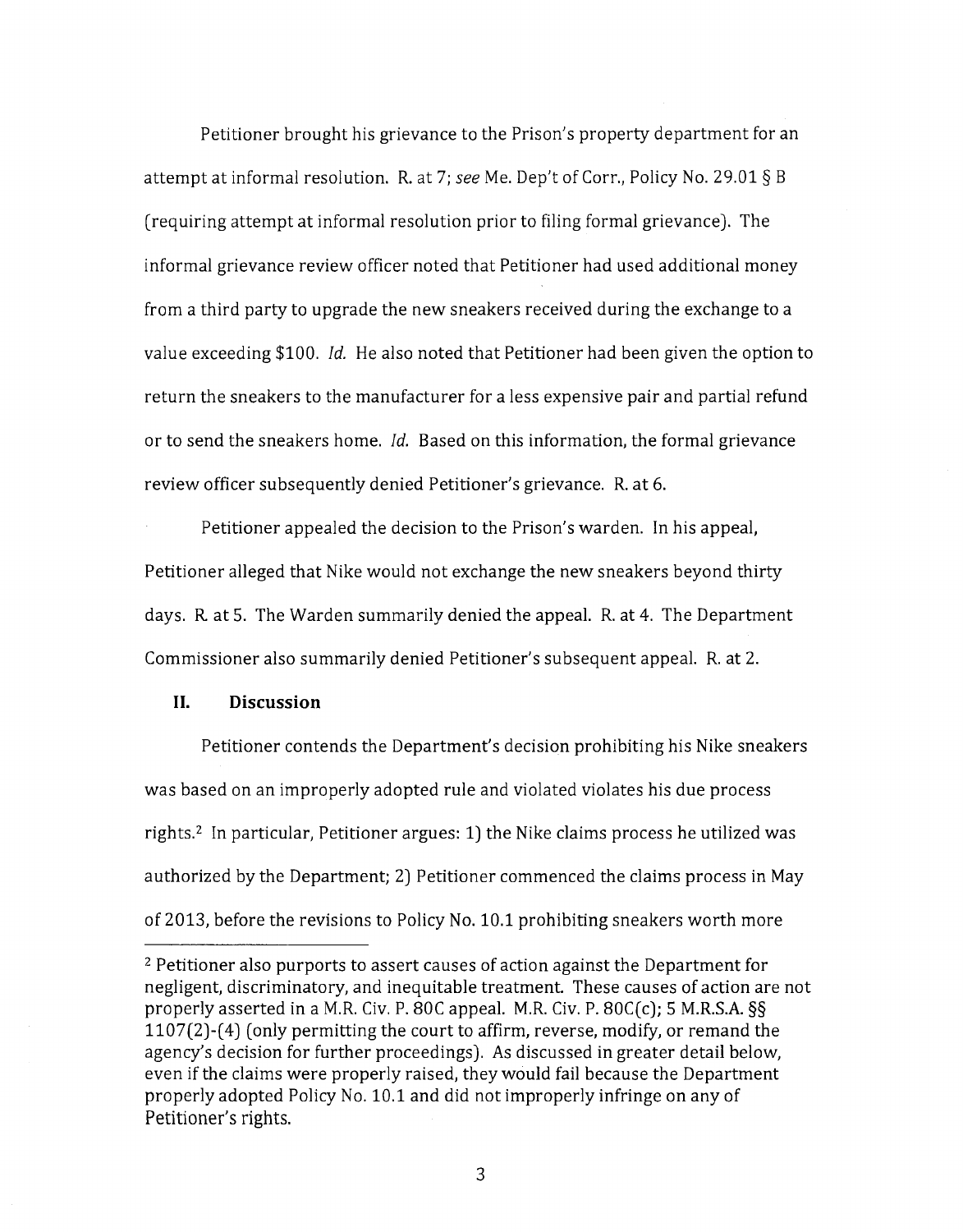than \$100.00 went into effect; 3) the June 10, 2013 revisions to Policy No. 10.1 were improper because they were not adopted through the rule making process in Maine's Administrative Procedures Act ("APA"); and 4) as a result, the Department's modification to Policy No. 10.1 and prohibition against Petitioner's sneakers violated his right to due process and the APA.<sup>3</sup>

The Department responds that the decision to classify Petitioner's sneakers as non-allowable property and prohibit Petitioner from receiving them is supported by the evidence and the Department's reasonable interpretation of its own policy. The Department explains that the \$100 limitation on the purchase price of sneakers bears a rational relationship to a legitimate security interest because such highvalue footwear is "coveted among the inmates and could become the subject of barter, theft or extortion." Respondent's Brief, 4. Furthermore, the Department argues Policy No. 10.1 need not be formally adopted under the APA because it is intended solely as advice to assist persons in determining, exercising, or complying with legal rights, duties, or privileges. In particular, the Policy helps inmates determine what personal property or effects the Commissioner of the Department, in the broad discretion given to him by the Legislature, determines inmates may possess while incarcerated.

<sup>3</sup> Petitioner also asserts he was discriminated against under Policy No. 10.1 because other prisoners were allowed to obtain sneakers valued at more than \$100 after Policy No. 10.1 went into effect. In support, Petitioner appears to point to a written statement from Dan Roberts. Mr. Roberts asserts he utilized the Nike claims process to obtain a new pair of sneakers after the revisions to Policy No. 10.1 went into effect on June 10, 2013. Mr. Roberts does not however, assert that the pair of shoes he obtained were valued at more than \$100. In addition, Petitioner did not seek to properly introduce Mr. Roberts' statement as additional evidence under M.R. Civ. P. SOC( e), and Mr. Roberts' statement does not swear to its veracity.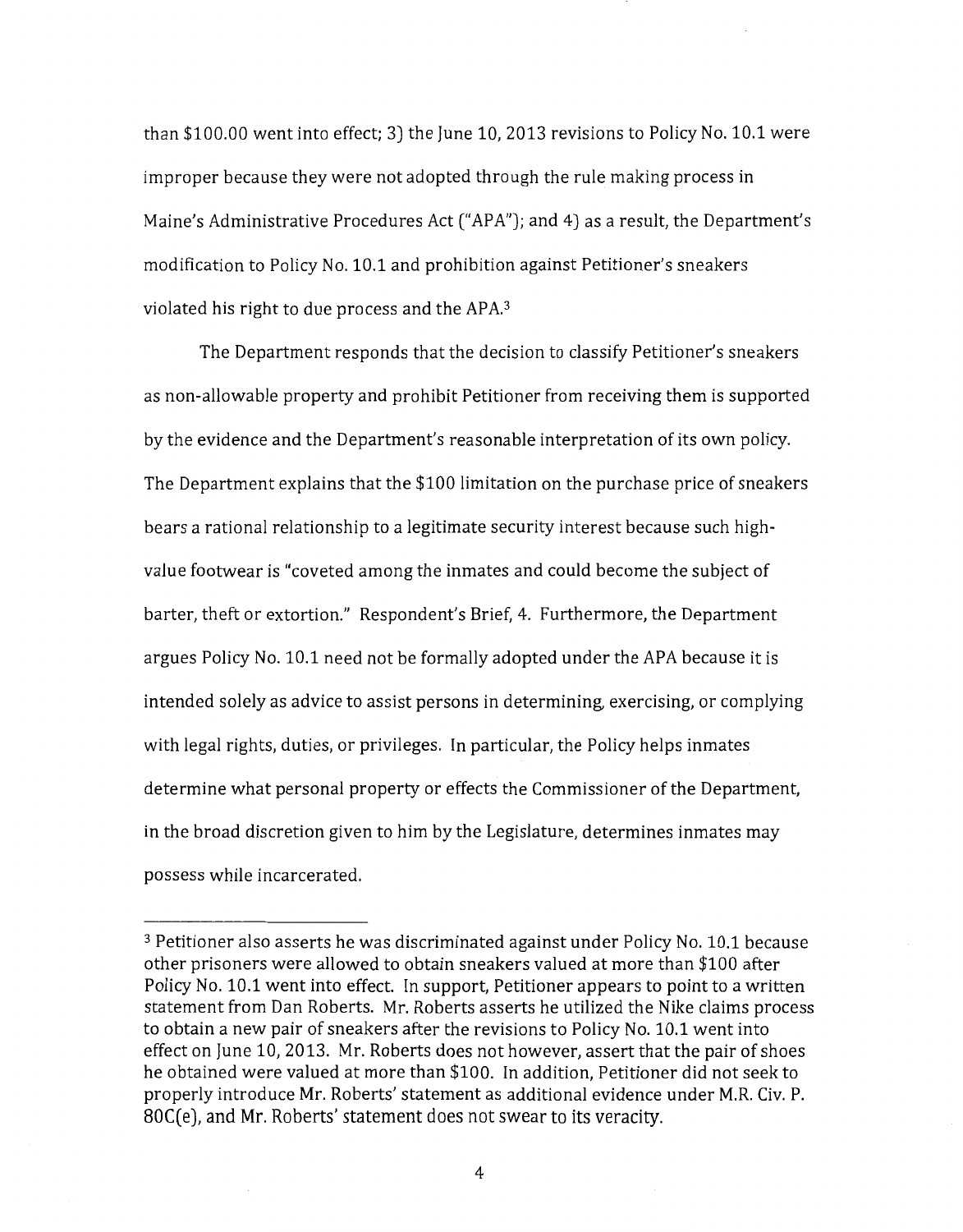## A. Standard of Review

The Department's decision is reviewed for errors of law, abuse of discretion, or findings not supported by substantial evidence in the record. *Beauchesne v. Dep't of Health & Human Servs.,* 2009 ME 24, \, 11, 965 A.2d 866. The Court gives considerable deference to the agency's interpretation of its own rules, regulations, and procedures, and will not set aside the agency's findings "unless the rule or regulation plainly compels a contrary result." */d.* (citation and quotations omitted). The Court will not "attempt to second-guess the agency on matters falling within its realm of expertise[.]" */d.* (citation and quotation omitted).

The Court will only vacate agency factual findings when they are clearly erroneous and will uphold findings if the agency "could have fairly and reasonably found the facts as it did." *Suzman v. Comm'r, Dep't of Health* & *Human Servs.,* 2005 ME 80, ¶ 24, 876 A.2d 29.

## B. Whether Policy No. 10.1 Constitutes a Rule Requiring its Promulgation Through Maine's APA

Petitioner contends the revisions to Policy No. 10.1 constitute a rule making, which must comply with the Maine's APA. An agency, however, may "provide" guidance for its employees and the public without adopting the guiding materials as rules, as long as those materials are not intended to have, and are not given, the force and effect of law." *Roderick v. State*, 2013 ME 34, ¶ 9, 79 A.3d 368 (quoting *Downeast Energy Corp. v. Fund Ins. Review Bd.,* 2000 ME 151, ¶ 23, 756 A.2d 948). An agency is not required to promulgate rules defining every statutory term that might be called into question. */d.* (quoting *Cobb v. Bd. of Counseling Profls Licensure,*  2006 ME 48, ¶ 24, 896 A.2d 271).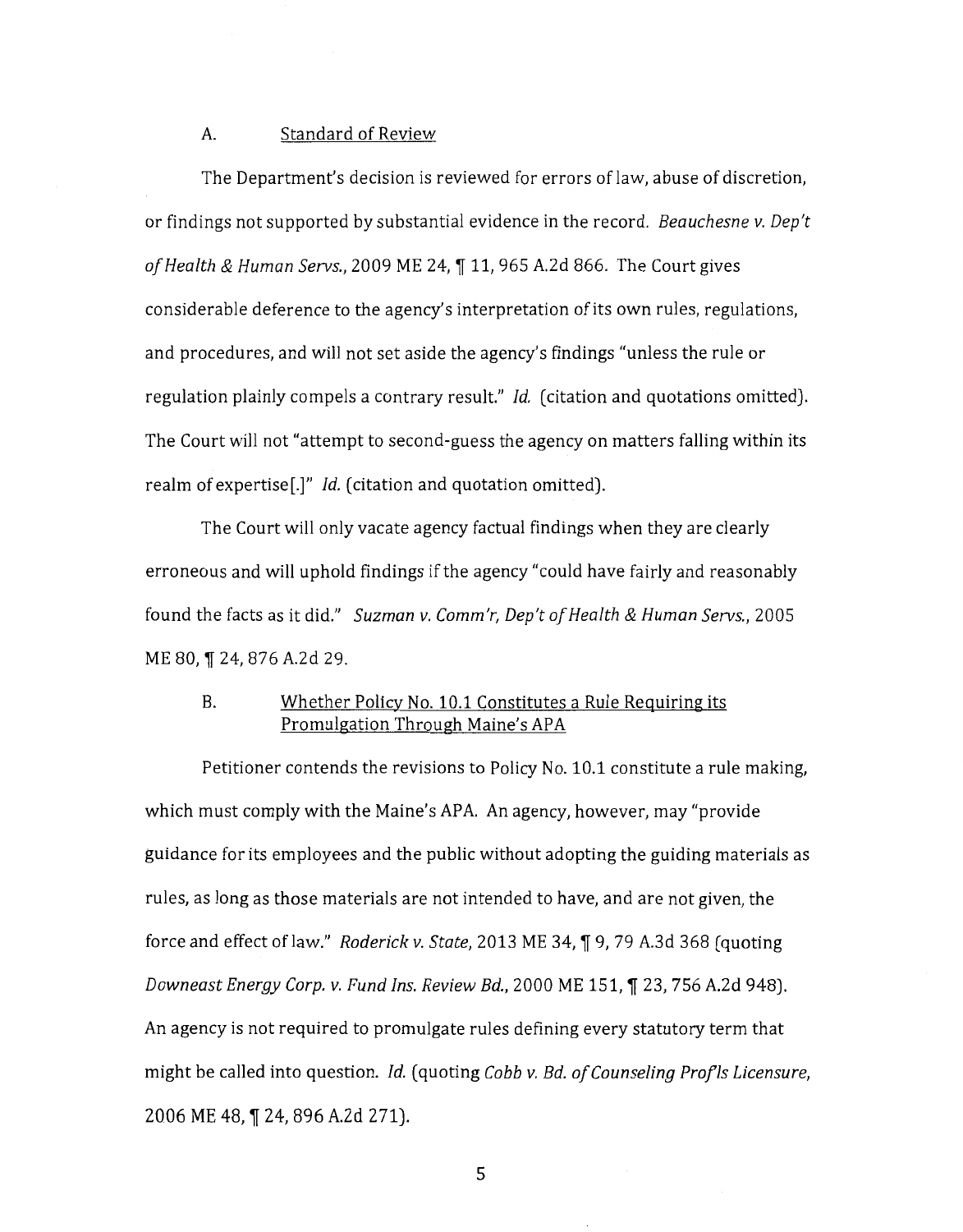The APA defines a "rule" as:

[T]he whole or any part of every regulation, standard, code, statement of policy, or other agency guideline or statement of general applicability, including the amendment, suspension or repeal of any prior rule, that is or is intended to be judicially enforceable and implements, interprets or makes specific the law administered by the agency, or describes the procedures or practices of the agency.

 $\ddotsc$ 

A rule is not judicially enforceable unless it is adopted in a manner consistent with [the APA].

5 M.R.S. § 8002(9), (9)(A). A rule does not include:

Policies or memoranda concerning only the internal management of an agency or the State Government and not judicially enforceable; [or]

Any form, instruction or explanatory statement of policy that in itself is not judicially enforceable, and that is intended solely as advice to assist persons in determining, exercising or complying with their legal rights, duties or privileges.

Id. § 8002(9)(B). The term "judicially enforceable" is not defined in the APA.

*Roderick, 2013 ME 34, ¶ 11, 79 A.3d 368.* 

In *Roderick,* the Law Court determined that a policy regarding the deduction

of time from a term of imprisonment due to the fulfillment of assigned

responsibilities was not a "rule" within the meaning ofthe APA. The policy at issue

interpreted 17-A M.R.S. § 1253(10)(8), which explained that two days per calendar

month could be taken off a term of imprisonment based on a person's fulfillment of

responsibilities in the person's transition plan for community work, education or

rehabilitation programs. The Department policy provided that an inmate could only

receive the two days credit referenced by:

(1) working outside of the prison in the community; (2) participating in a "comprehensive, dedicated community transition program ... during the last year of the prisoner's institutional confinement"; or (3) participating in an "evidence based community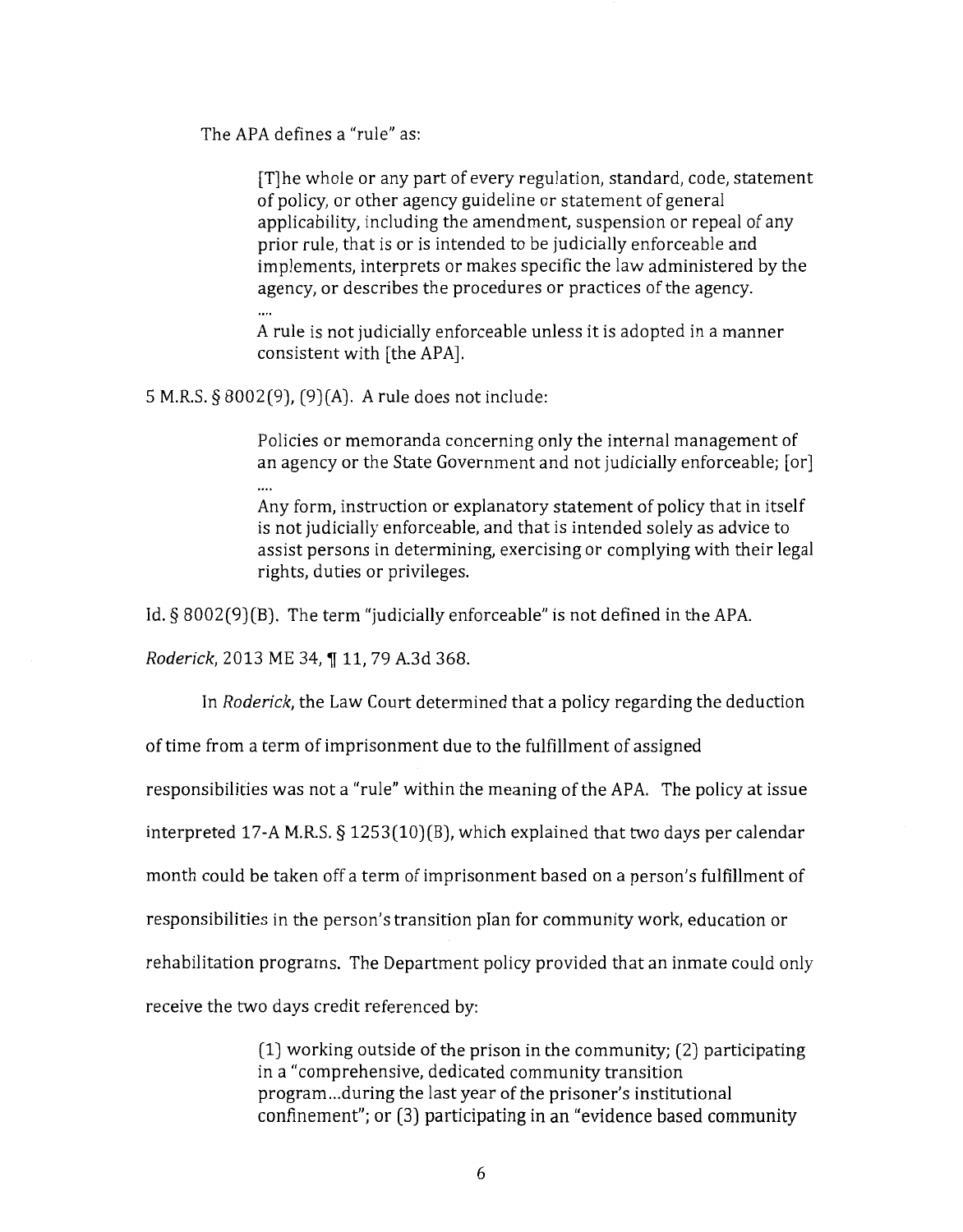risk reduction program ... during the last year of the prisoner's institutional confinement."

*Roderick*, 2013 ME 34, ¶ 6, 79 A.3d 368.

In determining that the policy did not constitute a "rule," the Court explained that based on the plain meaning of the term "judicially enforceable," the Department policy was:

> [N]ot intended to be judicially enforceable because the Department would never have an occasion to ask a court to order anyone to comply with it. Rather, the policy is an instruction or explanatory statement of policy that in itself is not judicially enforceable, and that is intended solely as advice to assist [DOC staff] in determining, exercising or complying with their legal...dut[y] to administer the good time provision created by section 1253(10)(B).

*Id.* at ¶ 11 (citation and quotation omitted). *Roderick* also explained that the court's role was to determine whether the policy was lawful, not to enforce it. *Id.* at  $\P$  11 n.4. In other words, the court looked at whether the Department's implementation of section 1253(10)(B), as interpreted by the policy, was consistent with the terms of the statute. */d.* 

Here, there are no statutes or rules specifically governing what personal property or effects a prisoner may possess while incarcerated. *See generally* 34-A M.R.S. §§ 1001-4204. Instead, the question of what personal property a prisoner may possess is left to the discretion of the Commissioner of the Department. *See* 34- A M.R.S. § 1403(1) ("The commissioner may perform any legal act relating to the care, custody, treatment, relief and improvement of client ... "). The Law Court has recognized this broad grant of discretion explaining that while "[t]here is no iron curtain drawn between the Constitution and the prisons of this country," courts are "reluctant to interfere with penal control and management." *Raynes v. Dep't of Carr.,*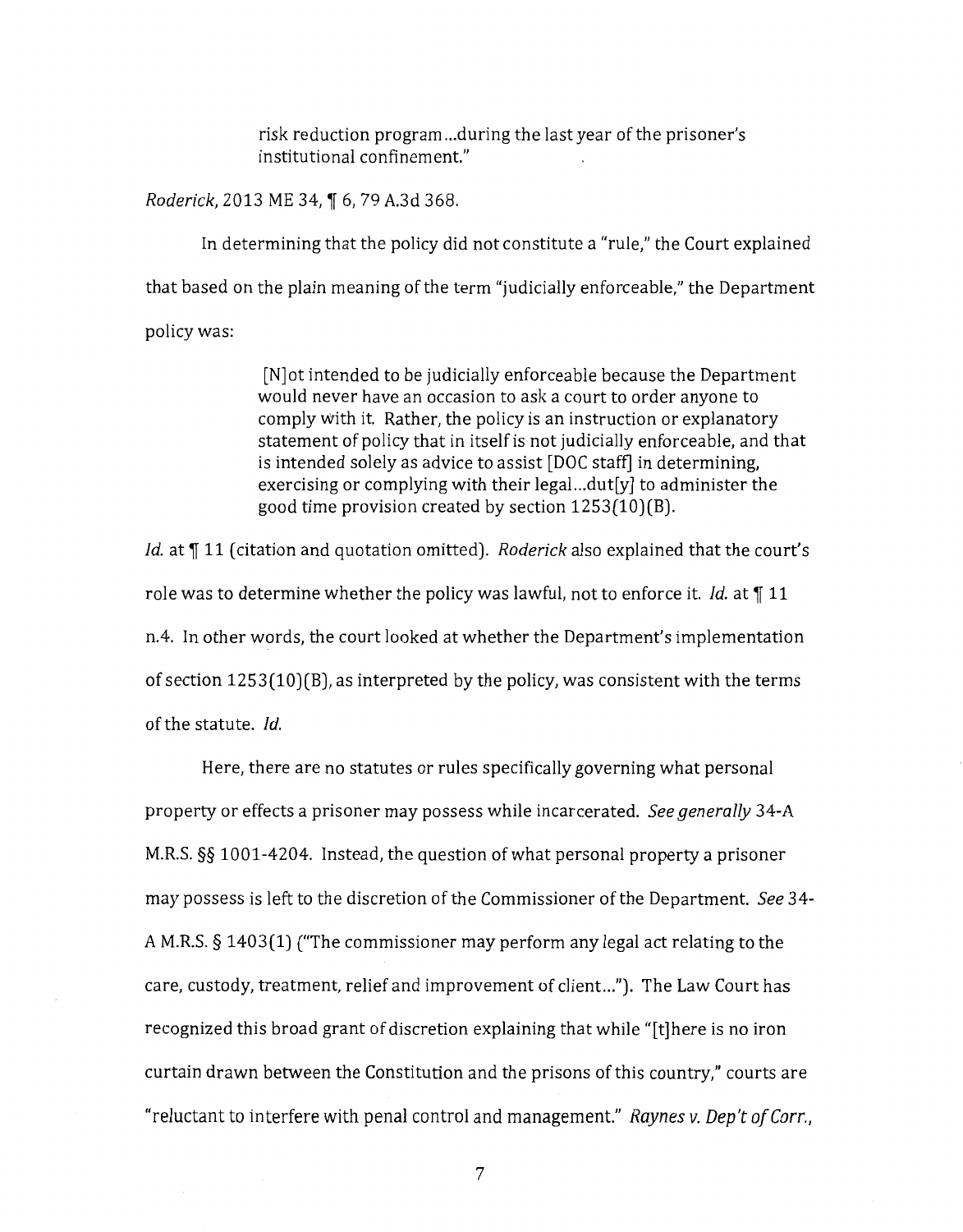2010 ME 100, ~ 13, 5 A.3d 1038 (quoting *Wolffv. McDonnell,* 418 U.S. 539, 555-56 (1974) & *Carlson v. Oliver,* 372 A.2d 226, 228 (Me. 1977). Accordingly the Court finds that similar to *Roderick,* Policy No. 10.1 is not judicially enforceable, and therefore does not require promulgation as a rule. This is because Policy No. 10.1, and its restrictions on the value of sneakers, simply offers instructions and an explanatory statement of policy regarding what possessions the Commissioner, in his discretion, determined are appropriate in light of the care, custody, treatment, relief, and improvement of the prisoners. *See* 34-A M.R.S. § 1403(1). Furthermore, in light of the broad discretion given the Commissioner in interpreting section 1403 and the Department's explanation that Policy No. 10.1's \$100 limitation on sneaker value is due to security interests about the sneakers becoming the subject of barter, theft or extortion, the Department properly interpreted section 1403 to prohibit sneakers with a purchase price of more than \$100.

# C. Whether the Department's Enforcement of Policy No. 10.1's \$100 Purchase Price Limit on Sneakers Violated Petitioner's Right to Procedural Due Process

Petitioner contends the Department's prohibition of his sneakers deprived him of his due process rights. The Maine and the United States Constitution provide that no person shall be deprived of property without due process of law. U.S. Const. amend. XIV,  $\S$  1; Me. Const. art. I,  $\S$ 6-A. Procedural due process claims are reviewed in two steps:

> First, we determine if the government has deprived a claimant of life, liberty or property interests. Second, if such deprivation occurred, we then determine what process, pursuant to the Fourteenth Amendment, is due utilizing the factors in *Matthews v. Eldridge,* 424 u.s. 319 (1976).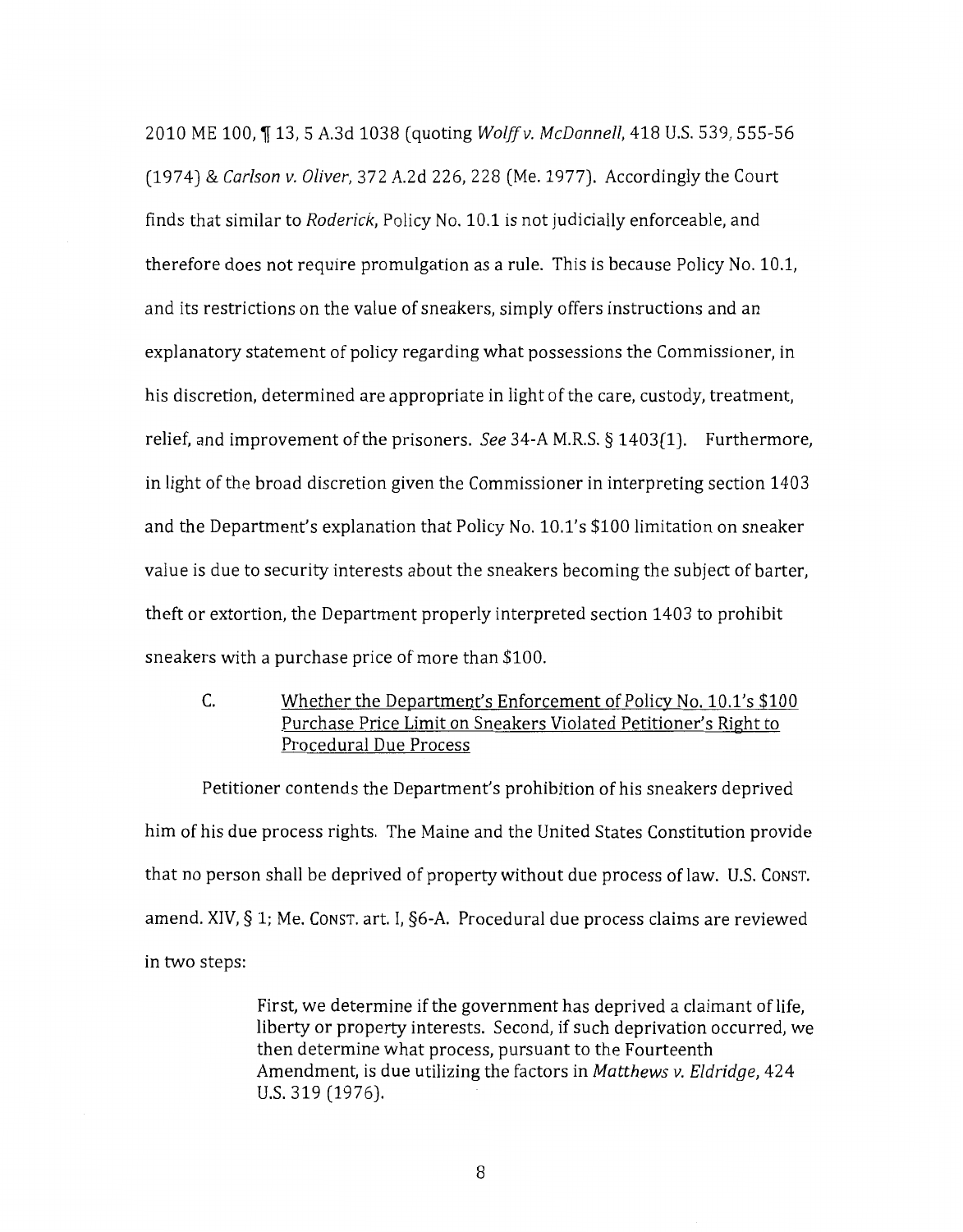*DaimlerChysler Corp. v. Me. Revenue Servs.,* 2007 ME 62, ~ 26, 922 A.2d 465

(citations omitted). The *Eldridge* factors assess:

First, the private interest that will be affected by the official action; second, the risk of an erroneous deprivation of such interest through the procedures used, and the probable value, if any, of additional or substitute procedural safeguards; and finally, the Government's interest, including the function involved and the fiscal and administrative burdens that the additional or substitute procedural requirement would entail.

*ld.* at  $\P$  26 (citing *Matthews v. Eldridge*, 424 U.S. at 355). "[W]hile persons imprisoned for crime enjoy many protections of the Constitution, it is also clear that imprisonment carries with it the circumscription or loss of many significant rights." *Raynes,* 2010 ME 100, ~ 13, 5 A.3d 1038 (quoting *Hudson v. Palmer,* 468 U.S. 517, 524 (1984)).

Here, Former Policy No. 10.1 arguably created a property interest in Petitioner to the sneakers he obtained through the Nike claims process.4 The Department's modification of the Policy to prohibit sneakers with a purchase price of more than \$100 deprived Petitioner of this alleged right to utilize the new sneakers. Assuming for the sake of argument that a deprivation of a property interest occurred, the Court analyzes whether due process was provided under the

<sup>4</sup> The Department contends no property interest is implicated because the revisions to Policy No. 10.1 do not present a dramatic departure from basic conditions of confinement or impose an "atypical and significant hardship" relying on *Sandin v. Conner*, 515 U.S. 472, 484 (1995). As the Department points out there is a circuit split as to whether the Supreme *Court's* holding in *Sandin* is limited to liberty interests or extends to property interests. Compare *Cosco v. Uphoff*, 195 F.3d 1221, 1223-24 (10th Cir. 1999) with *Bulger v.* U.S. *Bureau of Prisons,* 65 F. 3d 48, 50 (5th Cir. 199). The Court need not resolve this issue because, as explained further above, even if Petitioner had a protected property interest, the modification of Policy No. 10.1 to take that property away did not violate Petitioner's procedural due process rights.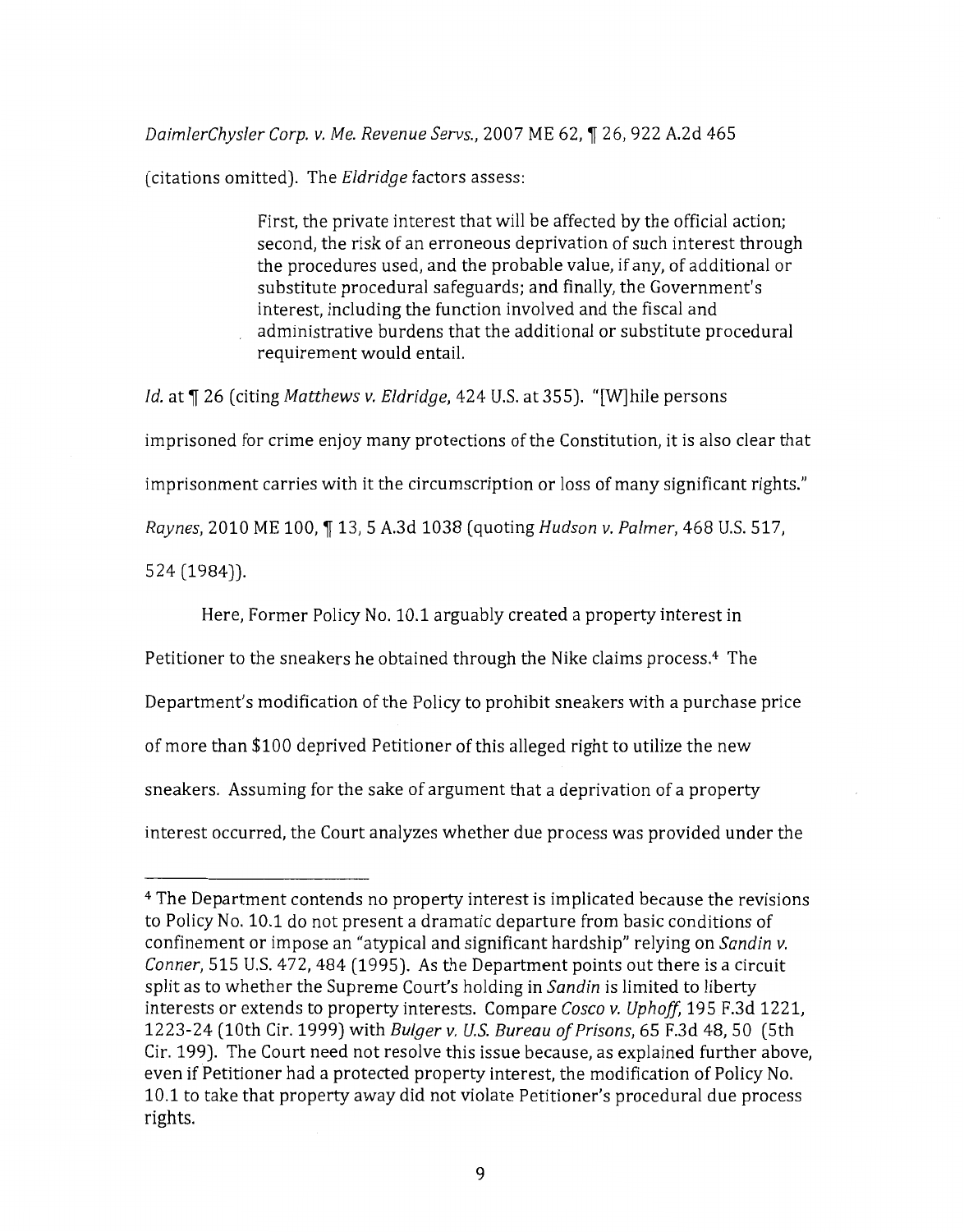*Eldridge* factors. Faced with a similar dispute, a Washington state appellate court found that the inmates had a protected property interest in their personal clothing and that the Washington Department of Corrections deprived them of their personal clothing when it amended and enforced a DOC policy. *Greenhalgh v. Dep't ofCorr.,*  180 Wash.App. 876, 891. *Greenhalgh* determined, however, that the Department did not deprive the inmates of due process because the Department gave them at least three notices about the policy change, the DOC had a grievance process set up to hear the inmates' complaint, and the danger of erroneous deprivation of property was minimized because the inmates "could direct where their property went or whether it was disposed of." *!d.; See e.g. Munson v. Gaetz,* 673 F.3d 630, 637-38 (7th Cir. 2012) (prison's decision to prohibit inmate from having books he ordered did not deprive him of property interest without due process where officials had legitimate and neutral government reason to restrict prisoner access to books, prison provided inmate with written notice explaining why he could not possess books, meaningful chance to be heard by prison officials, and prison sent the ordered books to member of inmate's family); *Howard v. Swenson,* 314 F.Supp. 883, 884 (W.D. Mo. 1969) (no federal civil rights act claim raised by seizure of prisoner's shoes under legally questionable regulation even with benefit of inferences most favorable to the prisoner); *Inmates, Washington County jail v. England,* 516 F.Supp. 13 2, 139 (E. D. Tenn. 1980) (denying inmate use of shower shoes did not violate due process rights, noting that "the fact that ... detention interferes with the detainee's understandable desire to live as comfortably as possible ... during confinement does not convert the conditions or restrictions of detention into 'punishment."') (quoting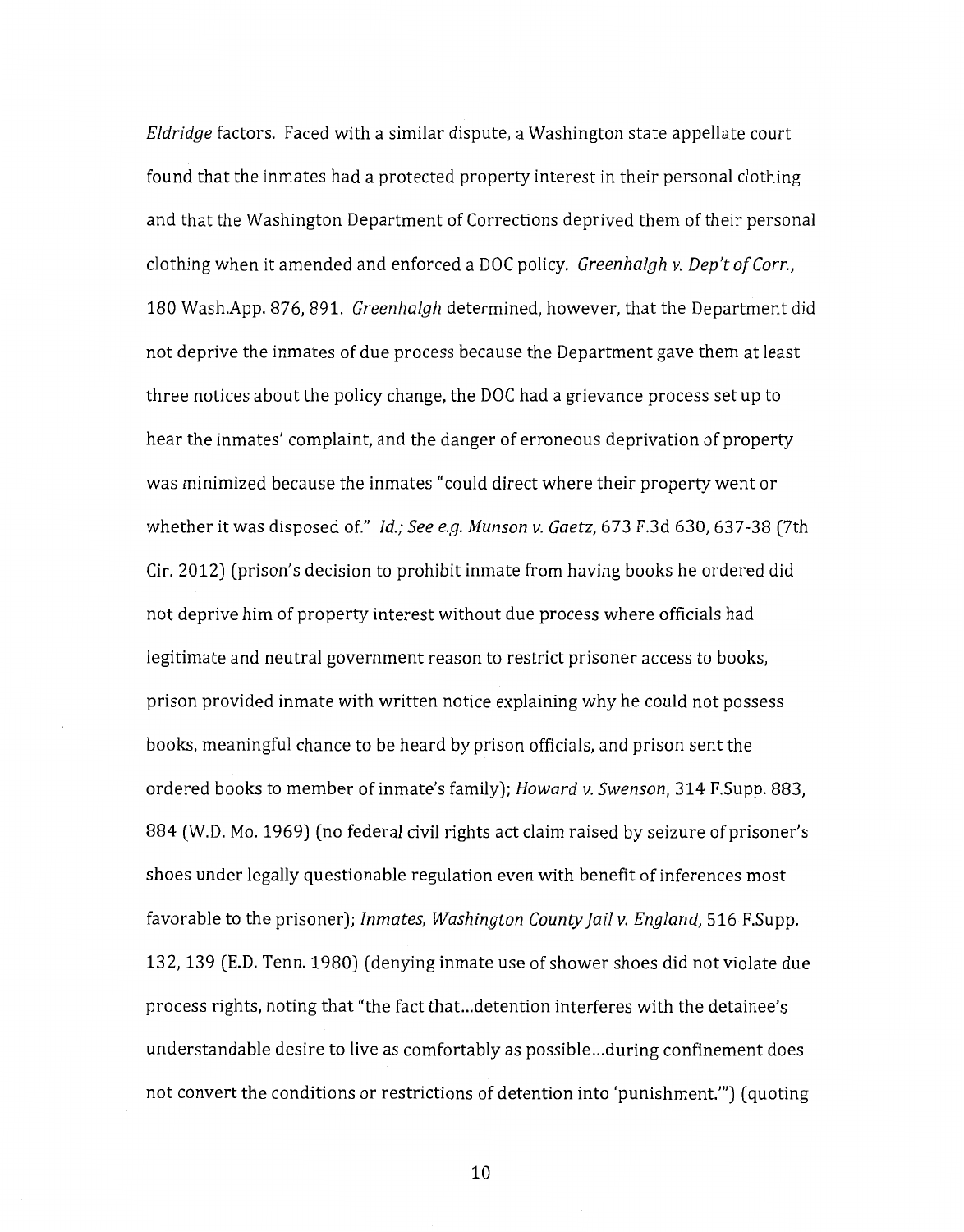*Bell v. Wolfish,* 441 U.S. 520, 536-37 (1979)); *Almond v. Kent,* 321 F.Supp. 1225 (W.D. Va. 1970), revd on other grounds 459 F.2d 200 (4th Cir. 1972) ("While no reason appears why the prisoner's shoes were taken from him, it is difficult to see that this alleged act deprived Almond of his civil rights. The allegation is frivolous and inconsequential"); *Escobar v. Landwehr,* 837 F.Supp. 284, 288 (W.D. Wis. 1993) (finding no property interest when state law vests permission to possess or obtain certain property in an official's discretion rather than the application of concrete rules); *Bryantv. Barbara,* 11 Kan.App.2d 165, 167 (1986) (reasonable restrictions may be imposed on the type and amount of personal property inmates are allowed to possess in prison); *Meis v. Houston,* 19 Neb.App. 504, 507-508 (2012) (holding that prisoner does not have a protected property interest in the possession or use of property while in prison and because he was not deprived of ownership of the excess property, a takings clause claim was meritless).

In this case, while there is no evidence that Petitioner received advance notice of the Policy change, the Department provided Petitioner with ample procedure through the grievance process and the option of sending the replacement sneakers home.<sup>5</sup> R. at 6. Furthermore, the Department explained that it adopted the \$100 limitation on sneaker values out of a security interest caused by the fact that many inmates desire sneakers costing more than \$100 and that said sneakers could become the subject of barter, theft, or extortion. Respondent's Brief, 4. Accordingly, in light of the valid objectives the Department sought to pursue, the fact that

<sup>5</sup> Policy No. 29.01 establishes a grievance process for reviewing and resolving general prisoner complaints. The grievance process, which Petitioner went through, involves an opportunity to informally resolve the grievance, followed by three levels of administrative review of the prisoner's grievance.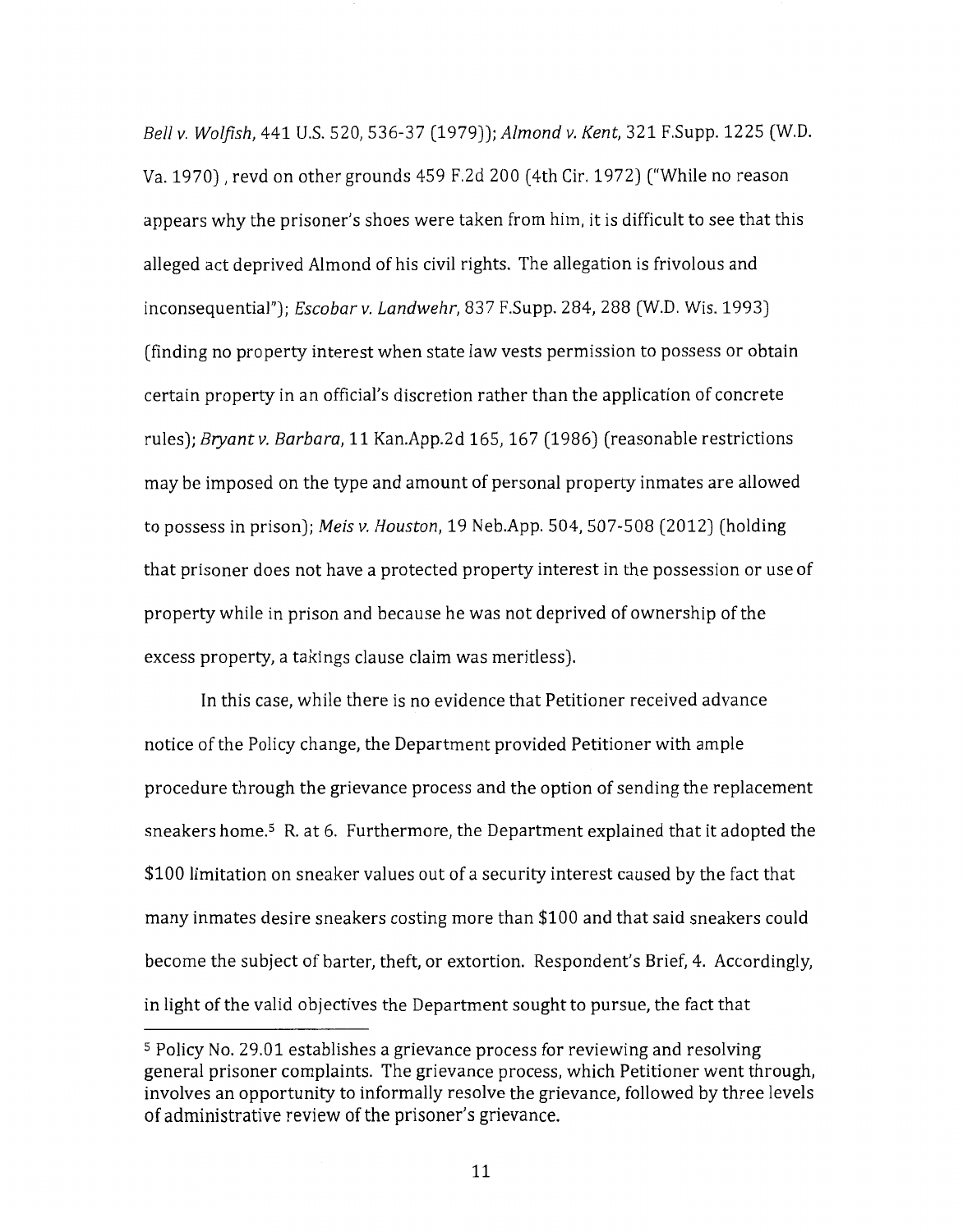Petitioner had the option of sending the shoes home, and the availability of the grievance process, Petitioner's procedural due process rights have not been violated.6

# D. Whether the Department's Enforcement of Policy No. 10.1's \$100 Limit on Sneakers Violated Petitioner's Right to Substantive Due Process

Federal and Maine due process rights are coextensive. *State v. Millikin,* 2010 ME 1,  $\P$  16, 985 A.2d 1152. As noted, convicted prisoners do not forfeit all constitutional protections by reason of their conviction and confinement in prison, but "simply because prison inmates retain certain constitutional rights does not mean that these rights are not subject to restrictions and limitations." *Bell v. Wolfish,* 441 U.S. 520, 545 (1979). "Lawful incarceration brings about the necessary withdrawal or limitation of many privileges and rights, a retraction justified by the considerations underlying our penal system." */d.* at 545-46 (quoting *Price v. johnston,* 334 U.S. 266, 285 (1948). "The fact of confinement as well as the legitimate goals and policies of the penal institution limits these retained constitutional rights." */d.* at 546. "There must be a 'mutual accommodation between institutional needs and objectives and the provisions of the Constitution that are of general application."' *!d.* (quoting *Wolffv. McDonnell,* 418 U.S., 539,556 (1974).

<sup>6</sup> The Department also provided Petitioner the option of returning the sneakers to Nike and having them replaced with a pair with a purchase price not exceeding \$100.00. Petitioner argued, for the first time, in his appeal from the Level I response from the Grievance Review Officer that he could not exchange or refund the sneakers through Nike because it was beyond 30 days from the date of Petitioner's receipt. Regardless of whether Petitioner could return or exchange the sneakers, the Department provided Petitioner with ample process.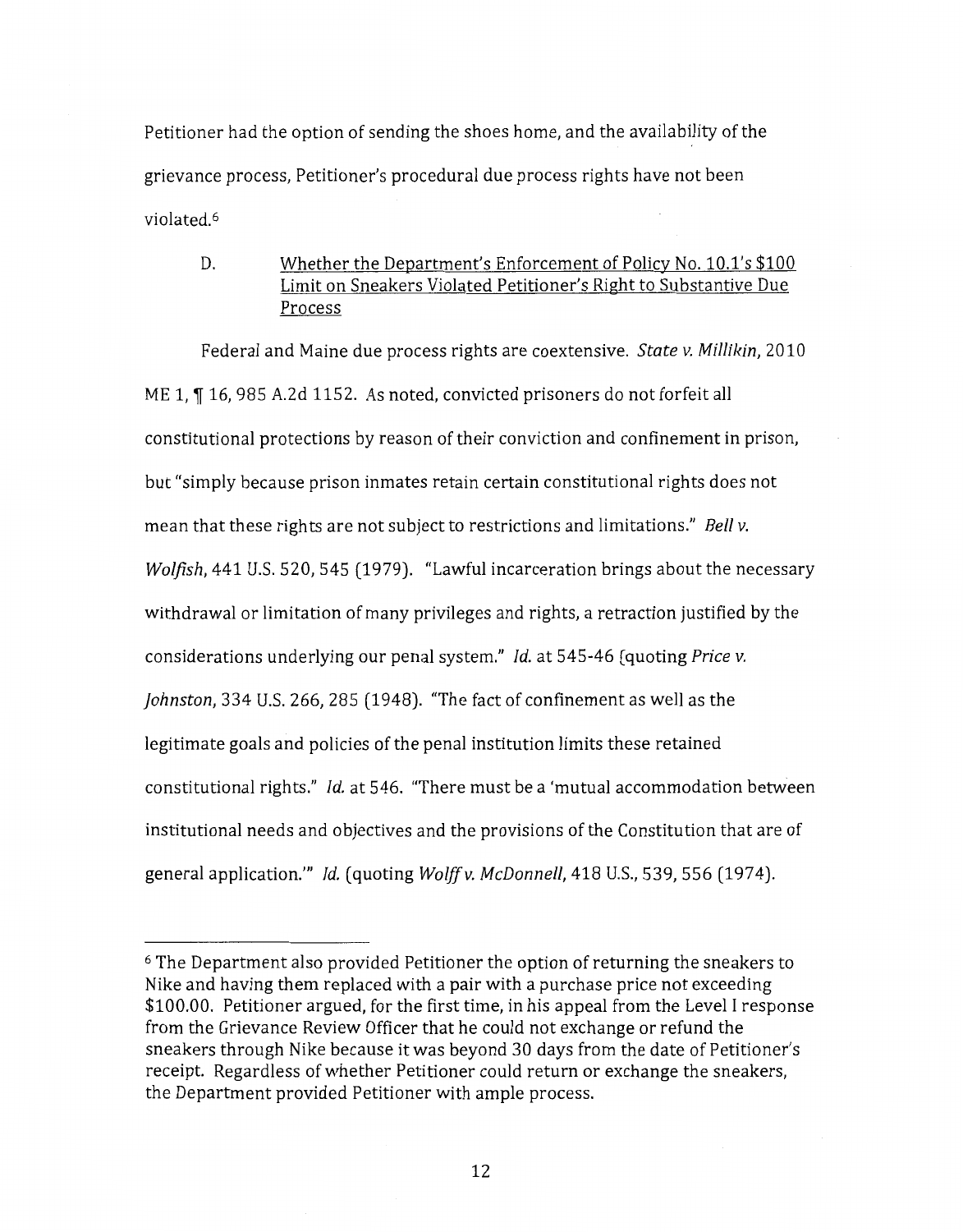"[M]aintaining institutional security and preserving internal order and discipline are essential goals that may require limitation or retraction of the retained constitutional rights of both convicted prisoners and pretrial detainees." *Id.* "[C] entral to all other corrections goals is the institutional consideration of internal security within the corrections facilities themselves." *Id.* at 546-47 (quoting *Pell v. Procunier,* 417 U.S. 817,823 (1974). "Prison officials must be free to take appropriate action to ensure the safety of inmates and corrections personnel and to prevent escape or unauthorized entry." *!d.* at 547. Therefore, "even when an institutional restriction infringes a specific constitutional guarantee ... the practice must be evaluated in the light of the central objective of prison administration, safeguarding institutional security." *!d.* Furthermore, "[p]rison administrators ... should be accorded wide-ranging deference in the adoption and execution of policies and practices that in their judgment are needed to preserve internal order and discipline and to maintain institutional security." *!d.* "Such considerations are peculiarly within the province and professional expertise of corrections officials, and, in the absence of substantial evidence in the record to indicate that the officials have exaggerated their response to these considerations, courts should ordinarily defer to their expert judgment in such matters." *!d.* at 547- 48 (quoting *Pellv. Procunier,* 417 U.S. at 827.

Due process rights are subject to reasonable limitation or retraction in light of the legitimate security concerns of the institution. *!d.* at 554. "It is enough to say that" a policy designed to address legitimate security concerns is valid as long as the Department has "not been conclusively shown to be wrong in this view." *!d.* at 555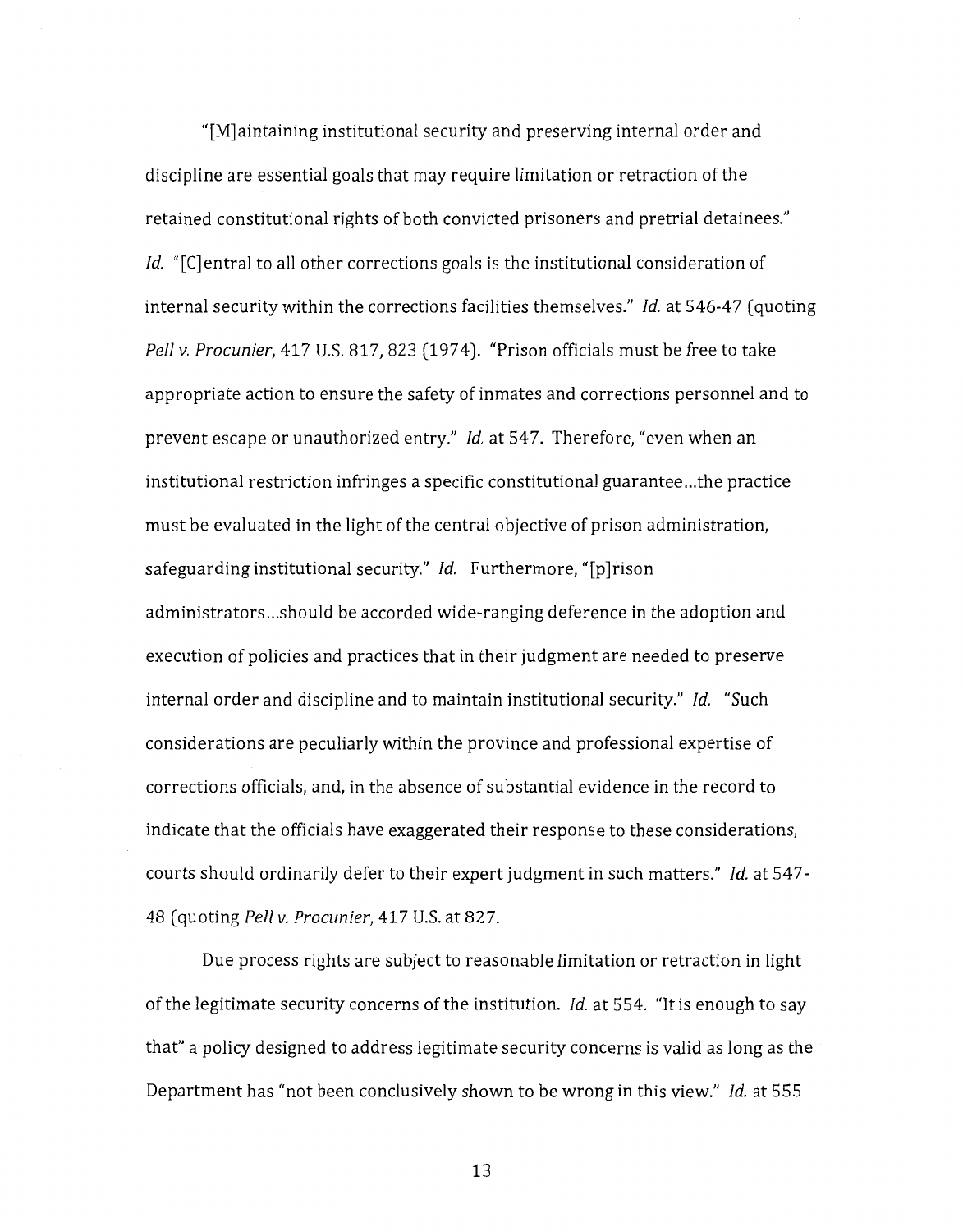(upholding policy prohibiting inmates from receiving packages from outside the facility containing items of food or personal property except for one package of food at Christmas) (quoting *Jones v. North Carolina Prisoners' Labor Union*, 433 U.S. 119, 132 (1977).

Here, the Department explained that the \$100 limitation on the purchase price of sneakers bears a rational relationship to a legitimate security interest based on the Department's assessment that such high-value footwear is "coveted among the inmates and could become the subject of barter, theft or extortion." Respondent's Brief, 4. In light of the deference provided the Department in addressing security concerns, the Court cannot say that the Department has been shown to be conclusively wrong in its view. Accordingly, Policy No. 10.1's restriction on sneakers worth more than \$100 does not violate Petitioner's substantive due process rights.

### III. **Conclusion**

For the reasons discussed above, Petitioner's appeal is denied. The Department's revisions to Policy No. 10.1 were properly executed because the Policy was not a rule within the meaning of the Administrative Procedures Act. Furthermore, the Petitioner's due process rights were not violated, nor has Petitioner presented any evidence of disparate or unequal treatment.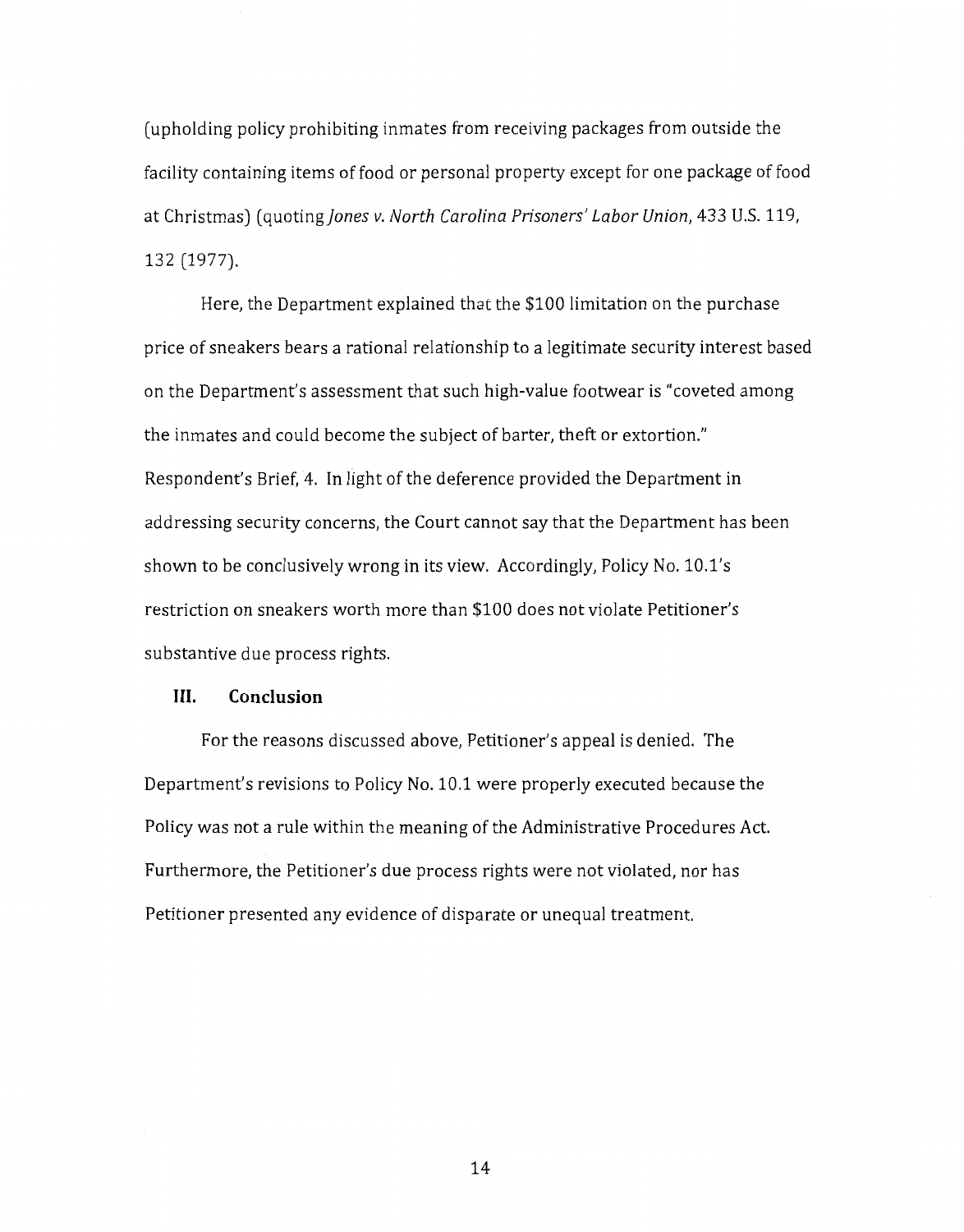The entry will be: Petitioner's M.R. Civ. P. 80C appeal is DENIED.

Pursuant to M.R. Civ. P. 79(a), the Clerk is hereby directed to incorporate this

Order by reference in the docket.

)0 **Dated: October-' 2014** 

**Michaela**  ~=:r **Murphy, Justice** 

**Maine Superior Court**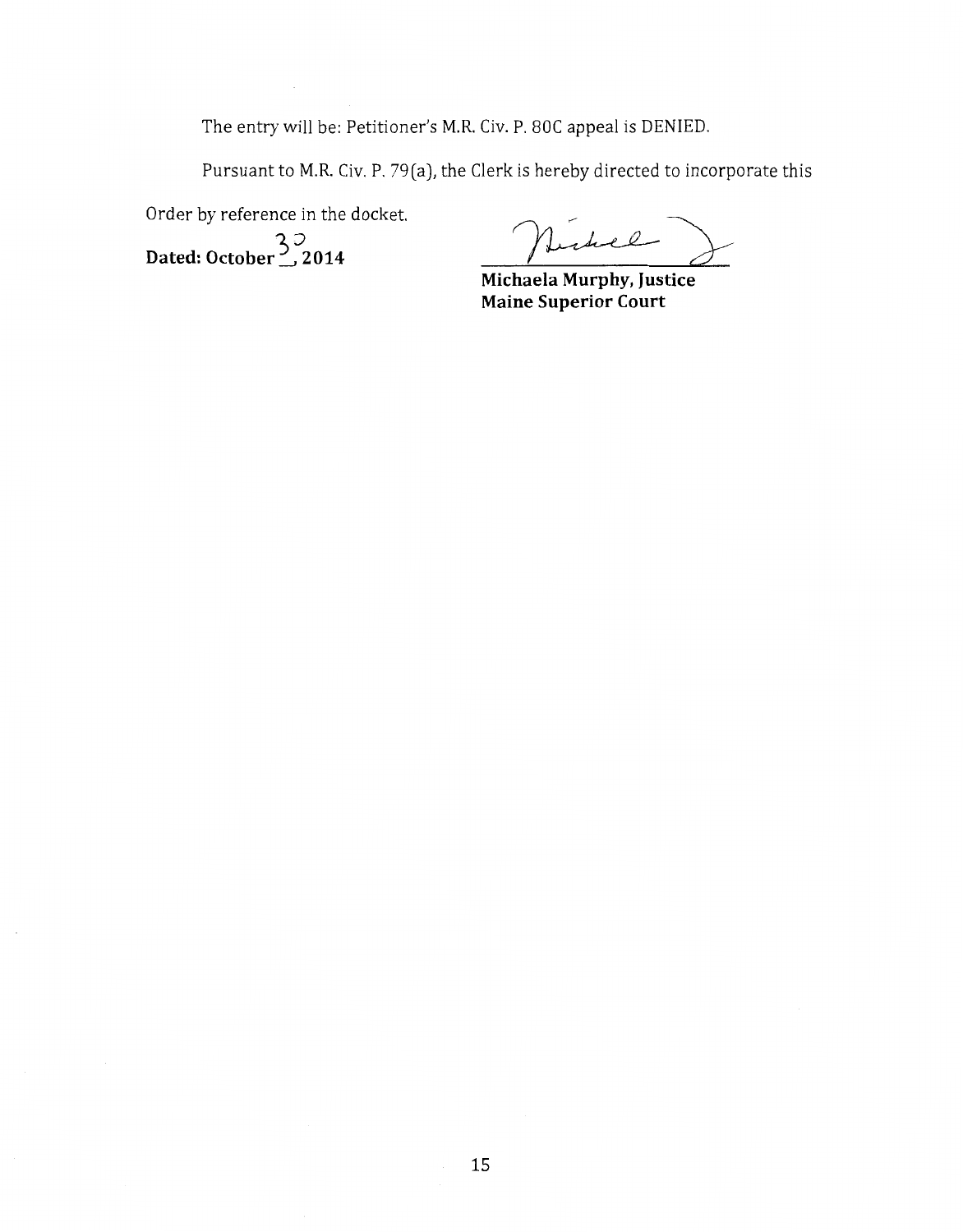Kennebec **County** 

Action: Petition for Review 80C

Geoffrey D. Reese

vs.

**J. Murphy** 

Maine Dept of Corrections Joseph Ponte, Commissioner Robert Bouffard, Warden James Sturks, Correctional Officer

Plaintiffs Attorney

Defendant's Attorney

Geoffrey D. Reese, Pro Se Maine State Prison 807 Cushing Road Warren, ME 04864

James Fortin, AAG 6 State House Station Augusta, ME 04333

Date of Entry

| 12/17/13 | Petition for Review, filed (12/13/13). s/Reese, Pro Se                                                                                                                                                                                                                                                                                            |
|----------|---------------------------------------------------------------------------------------------------------------------------------------------------------------------------------------------------------------------------------------------------------------------------------------------------------------------------------------------------|
| 12/17/13 | Application to Proceed without fee, filed (12/13/13). s/Reese, Pro Se                                                                                                                                                                                                                                                                             |
| 12/19/13 | Application to Proceed without fee, GRANTED. Murphy, J.<br>It is ORDERED that the SERVICE COSTS shall be paid as an expense of Administration<br>The Court finds that the applicant has the ability to pay all or part of the filing fee. It is<br>ORDERED that the applicant pay \$100.00 toward the filing fee. Copy sent to Geoffrey<br>Reese. |
| 12/31/13 | Letter from Petitioner, filed 12/18/13. s/Reese, Pro Se                                                                                                                                                                                                                                                                                           |
| 12/31/13 | Letter from Petitioner, filed. s/Reese, Pro Se                                                                                                                                                                                                                                                                                                    |
| 01/08/14 | Letter sent to Petitioner in response to letters filed 12/18 and 12/31. s/Lumbert, Clerk                                                                                                                                                                                                                                                          |
| 01/14/14 | Entry of Appearance for Maine Dept of Corrections, filed (1/10/14). s/Fortin, AAG                                                                                                                                                                                                                                                                 |
| 01/21/14 | Partial Payment of filing fee (\$50.00). Filed (1/10/14), s/Reese, Pro Se                                                                                                                                                                                                                                                                         |
| 01/21/14 | Final Payment of filing fee (\$50.00). Filed (1/11/14), s/Reese, Pro Se                                                                                                                                                                                                                                                                           |
| 01/21/14 | Proof of Service by mail, filed (1/11/14). s/Reese, Pro Se                                                                                                                                                                                                                                                                                        |
| 01/21/14 | Proof of Service by mail, filed (1/11/14). s/ Reese, Pro Se                                                                                                                                                                                                                                                                                       |
| 01/21/14 | Motion to Enlarge Time to File Record, filed (1/17/14). s/Fortin, AAG                                                                                                                                                                                                                                                                             |
| 01/21/14 | Motion to Modify Order, filed (1/17/14). s/Fortin, AAG                                                                                                                                                                                                                                                                                            |

Page 1 AP-13-46

F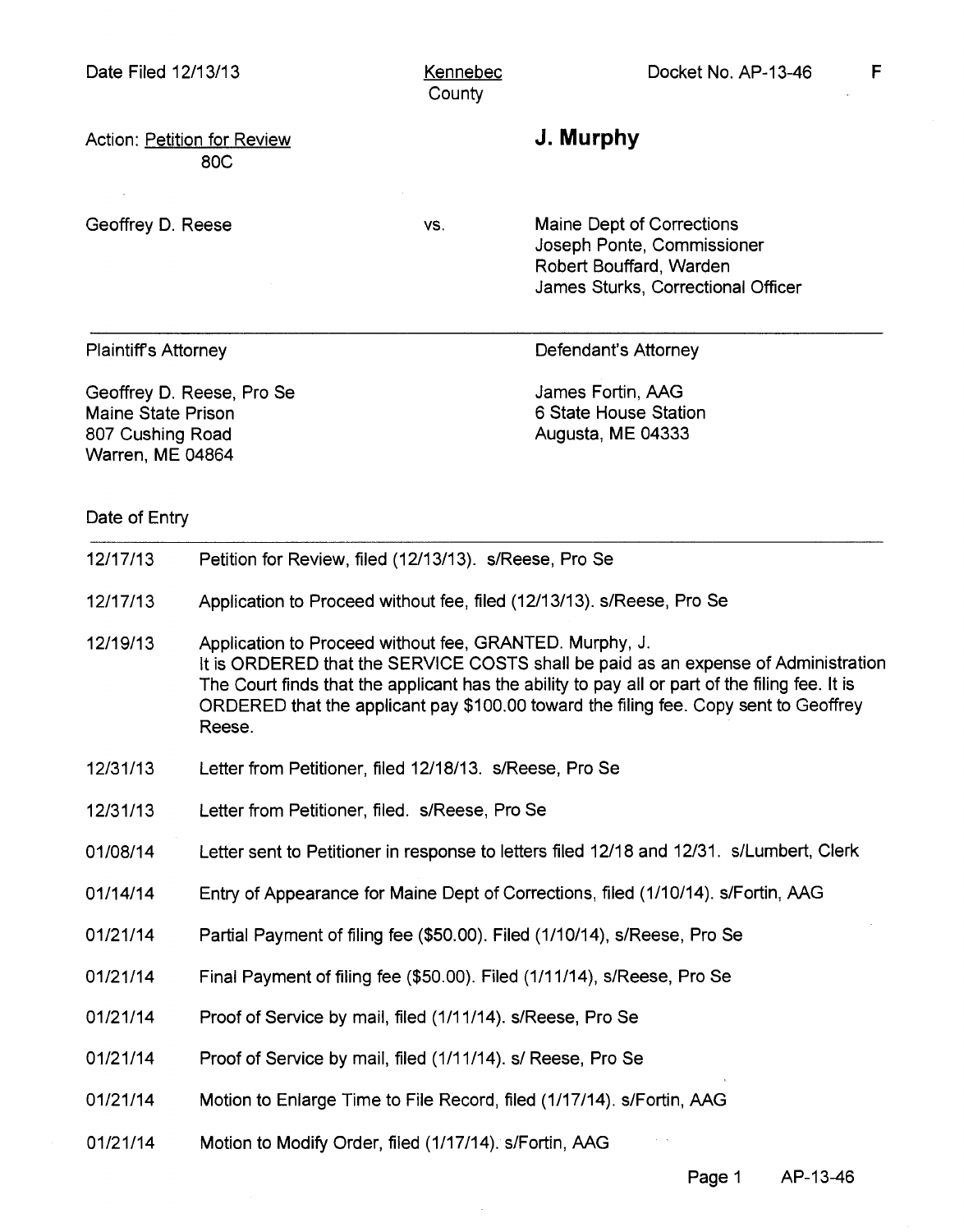- 1/29/13 Objection to Motion to Modify order regarding filing fee and Motion to Enlarge, filed. s/Reese ProSe.
- 2/19/13 ORDER, Murphy, J (2/14/14) The Motion is GRANTED in part. Respondent shall file record within 10 days after petitioner pays \$100.00 fling fee ordered by the court, at the rate of \$50.00 per month, starting 2/7/14. The balance of the fee (\$50.00) shall be paid in full by 6/4/14.

2/19/14 Letter filed, (2/18/14). s/Fortin, AAG Attorney Fortin wants to withdraw his Motion to Enlarge time to file record. However, he is not withdrawing his Motion regarding filing fee since statute clearly requires payment of the entire filing fee. By copy of this letter to Mr. Reese, Attorney Fortin points out the requirement of Rule 5(a) of the Maine Rules of Civil Procedure that he serve by regular mail a copy of anything he files with the court. Attorney Fortin did not learn of opposition to motion until he called the courts to check on status of matter.

- 2/25/14 Certified Record, filed (2/18/14). s/Fortin, AAG
- 2/25/14 Notice and Briefing Schedule issued. Copy to Attorney Fortin, Geoffrey Reese, Pro Se
- 3/19/14 Letter from Petitioner, filed (3/17/14). s/Reese, Pro Se
- 3/19/14 Letter sent to Petitioner in response to letter filed 3/17/14. s/Lumbert, Clerk
- 3/25/14 Motion for the Power of Court to Correct or Modify Record and Allow Additional Evidence, filed 3/20/14. s/Reese, Pro Se
- 3/25/14 Offer of Proof for Request for Additional Evidence, filed 3/20/14. s/Reese, Pro Se
- 3/25/14 Motion to Enlarge Time for Filing of Brief, filed 3/20/14. s/Reese, Pro Se
- 4/3/14 Letter concerning discovery, and request to store discovery material for "safe keeping" with the court, filed 4/2/14. s/Reese, Pro Se Discovery, filed 4/2/14.
- 4/3/14 Motion to Amend Petition for Review, filed 4/2/14. s/Reese, Pro Se
- 4/3/14 Witness for the Plaintiff to be Subpoenaed, filed 4/2/14. s/Reese, Pro Se
- 4/3/14 Motion for a Writ of Transport and Remand, filed 4/2/14. s/Reese, Pro Se
- 4/3/14 Request to Subpoena Witnesses for Depositions, Trial, and to Produce Evidence, filed 4/2/14. s/Reese, Pro Se
- 4/3/14 Motion for Order to Wear Civilian Attire, filed 4/2/14. s/Reese, Pro Se
- 4/9/14 Opposition to Motion to Correct or Modify Record, filed 4/7/14. s/Fortin, AAG
- 4/15/14 Motion for Request to File Discovery for Safekeeping with Clerk, filed 4/11/4. s/Reese, Pro Se

Page 2 AP-13-46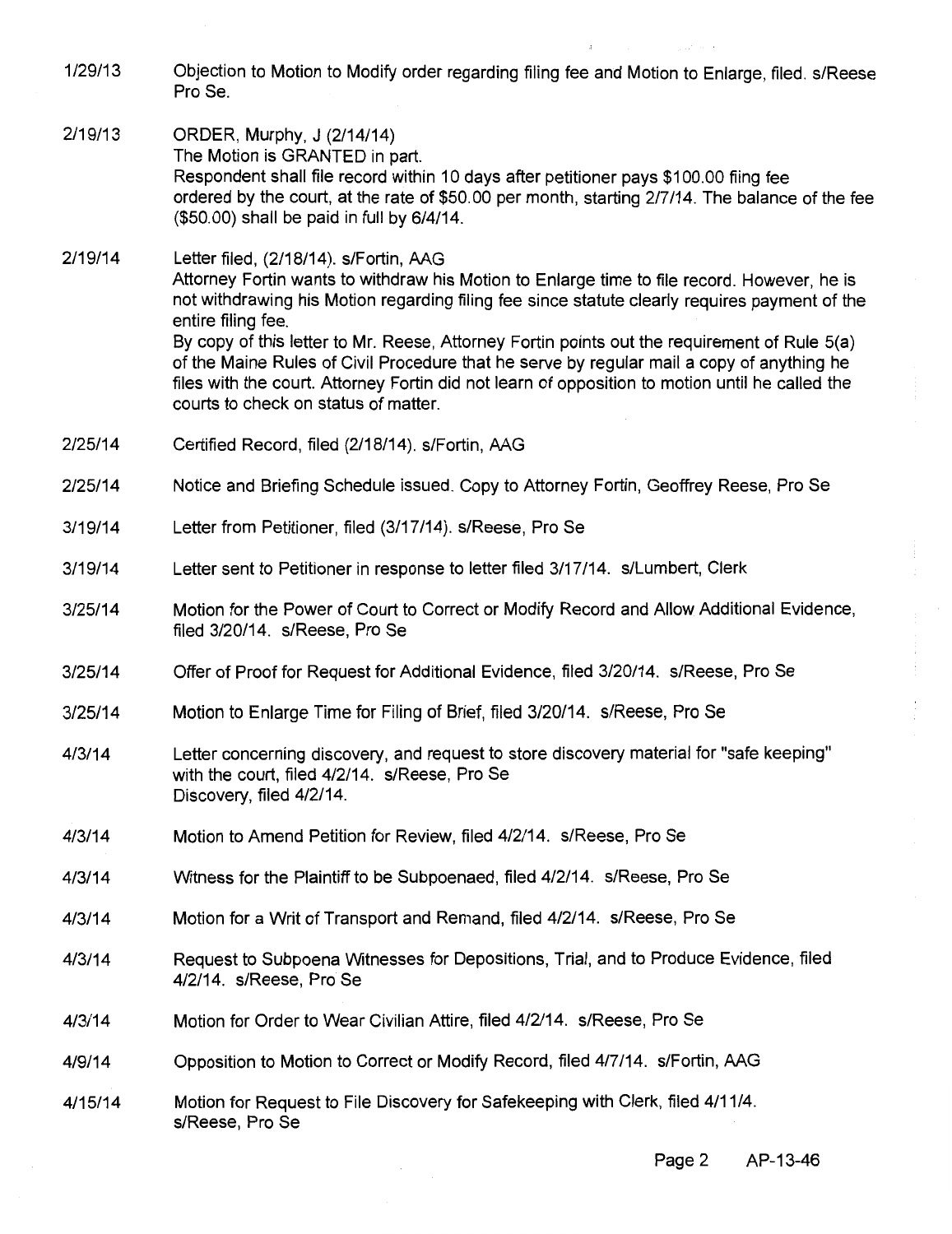| 4/17/14 | Memorandum in Support of Law (Brief), filed 4/11/14. (Photocopy) s/Reese, Pro Se                                                                                                                                                  |
|---------|-----------------------------------------------------------------------------------------------------------------------------------------------------------------------------------------------------------------------------------|
| 4/17/14 | Consolidated Opposition To Motions, filed. s/Fortin, AAG                                                                                                                                                                          |
| 4/24/14 | Memorandum in Support of Motion to Correct or Modify Record and Order of Proof, filed<br>4/23/14. s/Reese, Pro Se.                                                                                                                |
| 4/24/14 | ORDER, Murphy, J. (Motion to Enlarge Time for Filing of Brief)<br>Motion granted. The Petitioner shall have an additional 40 days to file his brief in the matter,<br>no later than 4/11/14.<br>Copy to Petitioner and AAG Fortin |
| 5/1/14  | Amended Motion to File Discovery, filed s/Reese, Pro Se<br>Discovery Before Action Request, with attachments, filed. s/Reese, Pro Se                                                                                              |
| 5/12/14 | Brief of the Respondent, filed. s/Fortin, AAG                                                                                                                                                                                     |
| 5/12/14 | Copy of Certified Record, with Certificate of Kelene Barrows, filed. s/Fortin, AAG                                                                                                                                                |
| 5/15/14 | Letter from Petitioner requesting copy of docket entries, filed 5/14/14. s/Reese, Pro Se                                                                                                                                          |
| 5/15/14 | Docket record sent to Petitioner.                                                                                                                                                                                                 |
| 5/28/14 | ORDER, Murphy, J. (5/23/14) (Motion for the Power of Court to Correct or Modify Record<br>and Allow Additional Evidence filed 3/20/14.)<br>DENIED. See 5 M.R.S. 11006(1)(b)<br>Copy to Petitioner and AAG Fortin                  |
| 5/28/14 | ORDER, Murphy, J. (5/23/14) (Motion to Amend Petition for Review filed 4/2/14.)<br>DENIED. See Glynn v. City of Portland 640 A. 2d 1065 (Me. 1988)<br>Copy to Petitioner and AAG Fortin                                           |
| 5/28/14 | ORDER, Murphy, J. (5/23/14) (Motion for a Writ of Transport and Remand filed 4/2/14.)<br>DENIED.<br>Copy to Petitioner and AAG Fortin                                                                                             |
| 5/28/14 | ORDER, Murphy, J. (5/23/14) (Request to Subpoena Witnesses for Depositions, Trial,<br>and to Produce Evidence filed 4/2/14.)<br><b>DENIED</b><br>Copy to Petitioner and AAG Fortin                                                |
| 5/28/14 | ORDER, Murphy, J. (Motion for Order to Wear Civilian Attire filed 4/2/14.)<br><b>DENIED</b><br>Copy to Petitioner and AAG Fortin                                                                                                  |
| 5/28/14 | ORDER, Murphy, J. (Motion for Request to File Discovery for Safekeeping with Clerk filed<br>4/11/14.<br><b>DENIED</b><br>Copy to Petitioner and AAG Fortin                                                                        |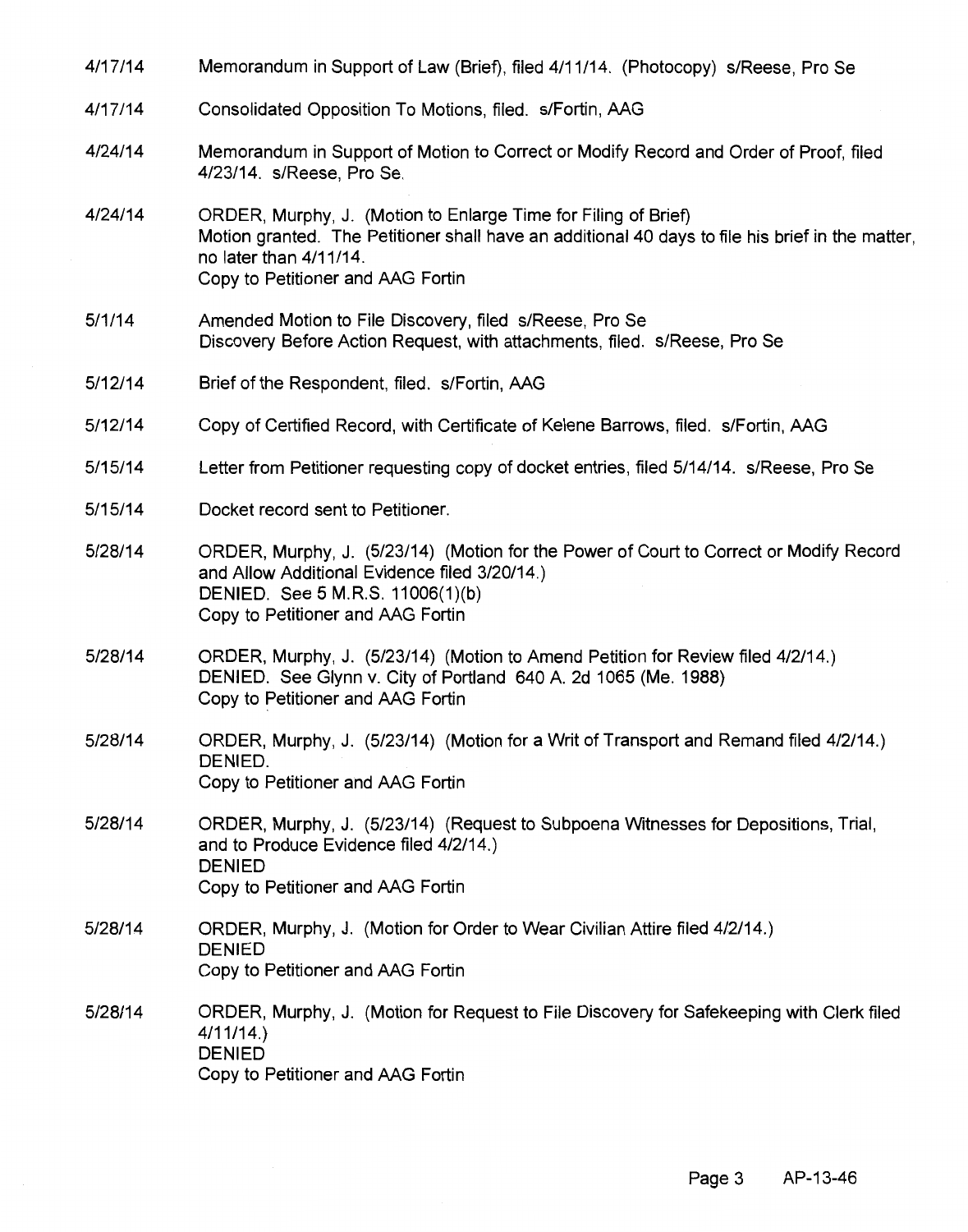| 5/30/14            | ORDER, Murphy, J. (Witness for the Plaintiff to be Subpoenaed filed 4/2/14.)<br><b>DENIED</b><br>Copy to Petitioner and AAG Fortin                                                                                                                                                                                                                                                                                           |
|--------------------|------------------------------------------------------------------------------------------------------------------------------------------------------------------------------------------------------------------------------------------------------------------------------------------------------------------------------------------------------------------------------------------------------------------------------|
|                    |                                                                                                                                                                                                                                                                                                                                                                                                                              |
| 5/30/14            | Discovery filed by Petitioner on 4/2/14 returned to Petitioner per 5/28/14 Order denying<br>motion for request to file discovery for safekeeping with clerk.                                                                                                                                                                                                                                                                 |
| 5/30/14            | Plaintiff's Reply Brief, with attachments, filed 5/28/14. s/Reese, Pro Se                                                                                                                                                                                                                                                                                                                                                    |
| 6/10/14            | Letter regarding filing fee, requesting clarification, w/ attachment, filed. s/Reese, Pro Se                                                                                                                                                                                                                                                                                                                                 |
| 6/13/14            | Opposition to Motion to Reconsider, filed 6/11/14. s/Fortin, AAG<br>Opposition to Motion for Summary Judgment, filed 6/11/14. s/Fortin, AAG                                                                                                                                                                                                                                                                                  |
| 6/16/14            | Motion to Reconsider Motion to Amend, filed. s/Reese, Pro Se<br>Motion for a Summary Judgment, filed. s/Reese, Pro Se<br>Application to Proceed without Payment of Fees, Affidavit, filed. s/Reese, Pro Se                                                                                                                                                                                                                   |
| 6/18/14            | ORDER, Murphy, J. (6/17/14) (re: Application to Proceed without Payment of Fees)<br>The application is DENIED. Inadequate information provided re: income and available<br>monies on account. If the application seeks a waiver by Plaintiff of the filing fee for<br>motions and Plaintiff fails to pay the filing fee within 14 days of this Order, the motions will<br>be dismissed.<br>Copy to Petitioner and AAG Fortin |
| 7/14/14            | ORDER, Murphy, J. (7/11/14) (Discovery Before Action Request filed 5/1/14)<br>DENIED.<br>Copy to Petitioner and AAG Fortin                                                                                                                                                                                                                                                                                                   |
| 7/14/14            | ORDER, Murphy, J. (7/1114) (Amended Motion to File Discovery filed 5/1/14)<br>DENIED.<br>Copy to Petitioner and AAG Fortin                                                                                                                                                                                                                                                                                                   |
| 7/14/14            | ORDER, Murphy, J. (7/11/14)<br>No filing fee has been paid. Motion for Summary Judgment is DENIED.<br>Copy to Petitioner and AAG Fortin                                                                                                                                                                                                                                                                                      |
| 7/14/14            | ORDER, Murphy, J. (7/11/14) (Motion to Reconsider filed 6/11/14))<br>DENIED.<br>Copy to Petitioner and AAG Fortin                                                                                                                                                                                                                                                                                                            |
| 7/14/14            | ORDER, Murphy, J. (7/11/14) (Motion for Summary Judgment filed 6/11/14)<br>DENIED. See Order of same date regarding failure to pay fee.<br>Copy to Petitioner and AAG Fortin                                                                                                                                                                                                                                                 |
| <del>7/14/14</del> | Under advisement on briefs.                                                                                                                                                                                                                                                                                                                                                                                                  |
| 7/30/14            | ORDER, Murphy, J.<br>As the parties have briefed the merits in this matter, the case shall be taken under<br>advisement by the Court, which will issue a written decision without oral argument.<br>Copy to Petitioner and AAG Fortin                                                                                                                                                                                        |